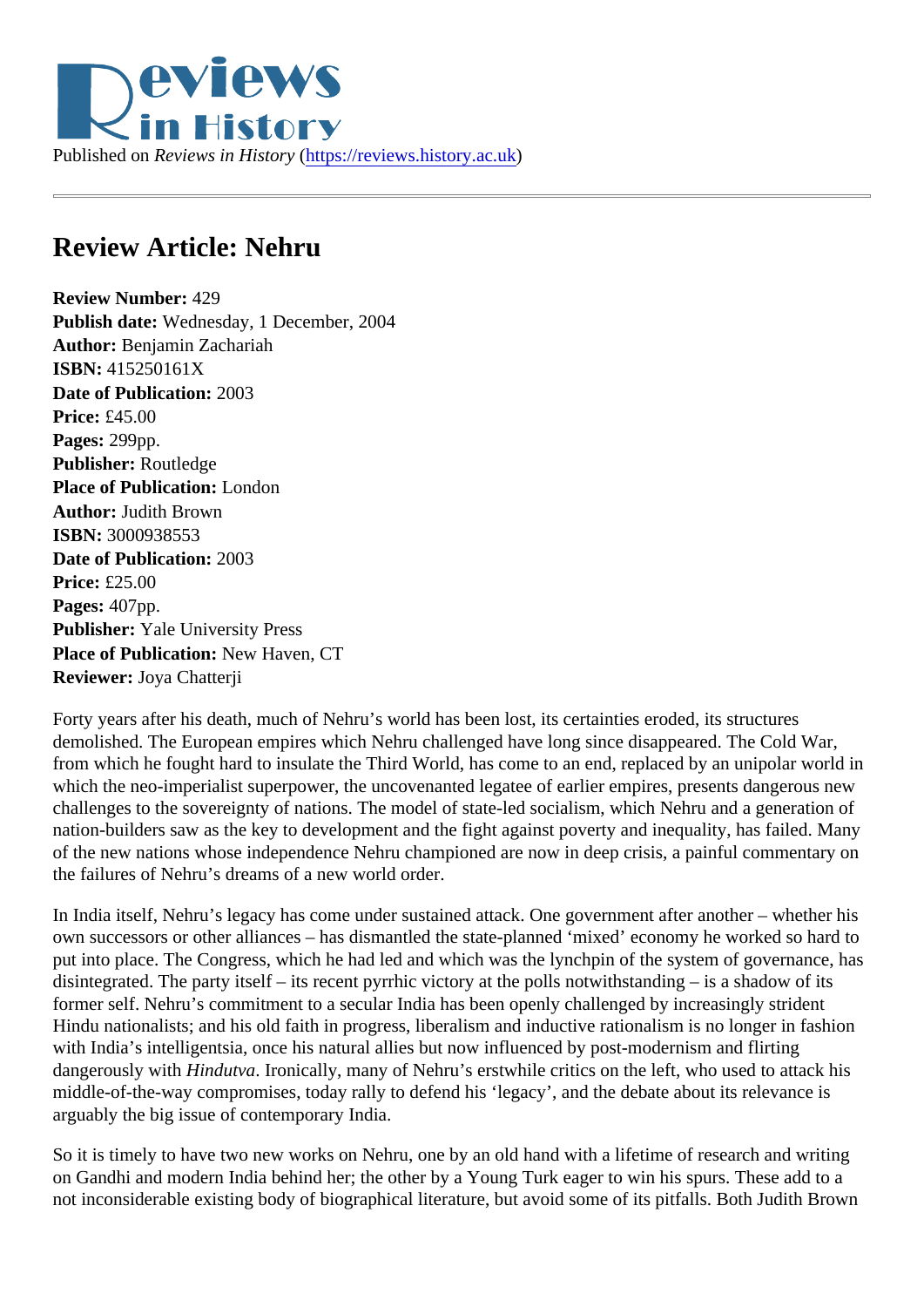and Benjamin Zachariah avoid sensationalism. Neither are hagiographers. Both have avoided the prurience of tabloid history.

For her part, Brown has set her sights ambitiously high. Her aim is to write a definitive biography of Nehru, intended to displace Gopal's comprehensive three volumes as the standard work. She brings to this task new sources (in the main, Nehru's private papers between 1947 and 1964, to some of which she alone has had access) and an historian's perspective. For some parts of Nehru's political life, she has achieved what she set out to do.

The point, however, is that Nehru's long career in Indian politics was divided into several different phases. For much of the time before independence, the young Nehru was used by others, whether by Gandhi and his lieutenants in the High Command or by Jawaharlal's own co-adjutors on the left. He was more often a figurehead than his own man, whose charisma and enthusiasms were convenient ways of disguising the hard facts of machine politics. In the endgame before transfer and partition, his role was more visible and substantial than it had been in the 1930s, but others still called the shots. In post-independence India, Vallabhbhai Patel, the Bismarck of modern India (or, in a bathetic key, the Gordon Brown to Nehru's Blair), was the leading architect of India's constitution, the guardian of its unitary system of governance and the iron statesman who integrated the princely states. Only after Patel's death in 1952 was Nehru his own man.

Brown is best on Nehru before 1947. Here, her knowledge of the workings of nationalist politics enables her to situate Nehru's political life securely within the constraints within which he operated. Paradoxically for an historian of Gandhi, Brown displays a greater natural empathy with Nehru. In consequence, her finely drawn and multi-faceted portrait of Jawaharlal gets the measure of the man: his integrity and the passion he brought to the causes he espoused but his tendency to shy away from confrontation; his concern for the disadvantaged and the under-privileged but his lofty and often impatient paternalism; his capacity to work long hours but his convenient reliance upon his father's financial support; his curiosity – wide ranging and eclectic – but which was not matched by depth of understanding or mastery of detail; his inclination to worship heroes but his arrogant and unjustified contempt for those he deemed to be lesser beings; and, significantly, his capacity more or less to realise what the problems were but, as Brown perspicaciously observes, his lack of tenacity of mind and purpose to impose solutions upon them. For these insights alone, this book deserves to be read.

However, for the period in Nehru's life when he had the most influence and authority, where least is known and where judgements call to be made, Brown is less sure-footed. After the Great Divide, Indian politics were shaped by a new constitution, a different balance between a centre and increasingly demanding states (soon to be organised on the basis of language), all within a context of full adult franchise, superintended by an Election Commission with unprecedented powers (with huge implications for the survival of democracy in India). This too was a time when the Congress, adapting to new conditions, dominated the political scene through a system which effectively managed both the party and the government, and when Nehru and his pet advisers embarked on experiments with state-led development.

On none of these matters does Brown display the flair and confidence she has when she is in familiar territory. Instead of teasing out Nehru's particular contribution to these essential structures of the new India, she gives a long and exhausting list of the many trials and tribulations which this embattled Prime Minister faced as a daily diet: opposition and intrigues inside the Congress, Hindu communalism, demands by linguistic communities, and – somewhat bizarrely – even the relatively minor controversies about Christian missionaries. A chronicle of how Nehru reacted to these problems (or 'dealt' with them) is no substitute for analysis. We need to know why and when these problems emerged, how they were connected with each other. Nehru's mainly *ad hoc* 'responses' to these problems played a significant role in changing the balance of power within the ruling party, both inside parliament and in the country as a whole, in ways Brown does not fully assess. Nehru's idiosyncratic style of leadership – however much it may have fudged the issues – has left a deep mark on the office of Prime Minister, and has given it an overweening role in the Indian political system, something which Brown has failed to bring out. Given Brown's contribution to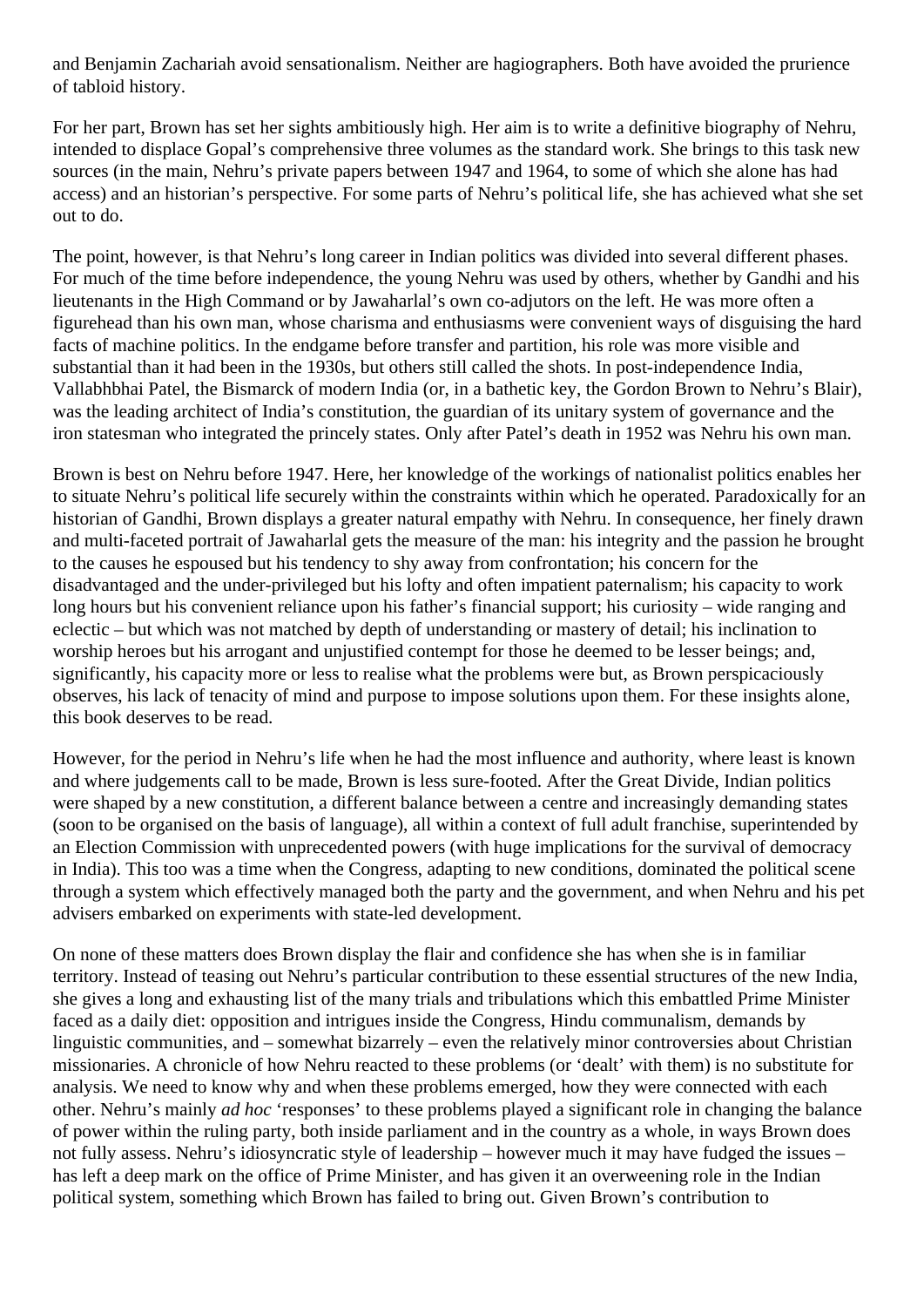understanding of the huge significance of the Congress constitution which Gandhi imposed in 1920, her failure to analyse and assess Nehru's role in the framing and the working of India's constitution of 1950, with the crucially important consequences it had for relations between centre and provinces and for the competing regional elites, is another glaring omission.

Zachariah's Nehruis a very different kettle of fish. Neither a conventional biography, nor a systematic analysis of Nehru's ideas, the book falls rather between two stools. Zachariah's approach, refreshingly irreverent if somewhat idiosyncratic, is to discuss those aspects of Nehru and those of his predicaments that interest him, regardless of their relative import in the wider scheme of things. For instance, the reader is treated to a long disquisition on Iqbal's poem (and the song for which it provided the Sace) Jahan se achchha, but only the briefest mention of Nehru's role in the failure of the Cabinet Mission. The Socialists and Communists, close to the author's heart, get more space than such players on the Indian stage as Ga or Patel (who is caricatured as a representative of the Hindu right in favour of a Hindu state, which he was not). On everything that bores him Zachariah is glib and facile. What he writes, for instance, on the constitution of 1950 and Nehru's part in it is short, sloppy and simply incorrect.

But nonetheless Nehru is fun to read: lively, provocative, sometimes stimulating even when it is palpably of the rails. What saves the book is that Zachariah cares deeply about his subject and has many good ideas. Primarily interested in Nehruvian thought and its genealogy, he recognises the constraints in practice on these experiments with ideology. He is sceptical about the extent to which Nehru's early flirtations with Fabianism and socialism explain his 'later engagement with a gradualist and top-down socialism', and rightly so. Such an interpretation attributes, as he argues, 'too much reasoned choice and too little Real to the phenomenon of Nehruvian governance, and too much freedom of choice to Nehru himself' (p. 25). Zachariah is particularly good on 'planning' under Nehru and the origins, both pragmatic and intellectual, c state-led development. Planning was a way by which Nehru was able to circumvent the party bosses in the states and their powers under the constitution. That these plans were not 'socialistic', either in origin or ain is another of Zachariah's better points, albeit one which has been made before by others.

Zachariah's critique of Nehru's views about Indian identity and secularism, as set bet Discovery of India, is convincing. So also is his characterisation of Nehru's 'solution to the problems of Indian cultural unity' as accretive and synthetic, relying on crude and often paternalistic stereotypes. Nehru's contribution here, as Zachariah argues, was to 'disarm the view of Indian culture as 'Hindu', thus allowing 'a Hindu majoritarian ethic' to 'hide behind a secular view of an overarching Indian culture' (p. 147).

Sadly, Zachariah is more interested in how Nehru came to have his sometimes muddled and less-thanrigorous ideas than in how and to what extent they were implemented. Did planning fail because it was illconceived or did it fail because it was refracted and broken by India's social circumstances? Did 'Indian secularism' falter because it was a half-baked intellectual compromise with Hindu majoritarianism or because its achievement depended on institutions – whether the Congress party, the bureaucracy or the police – in which high-caste Hindus, whose commitment to secularism was often equivocal, were overwhelmingly dominant?

Neither Zachariah nor Brown provides full answers to these important questions about Nehru's project and its legacy. However, in their very different ways, both these works will encourage historians and political scientists in the future to pose these questions in a more informed and rigorous way. For a definitive assessment, Nehru still awaits his historian.

Other reviews:

[3]

Source URL[:https://reviews.history.ac.uk/review/429#comme](https://reviews.history.ac.uk/review/429#comment-0)nt-0

Links [\[1\] https://reviews.history.ac.uk/item/23](https://reviews.history.ac.uk/item/2392)922 https://reviews.history.ac.uk/item/2390